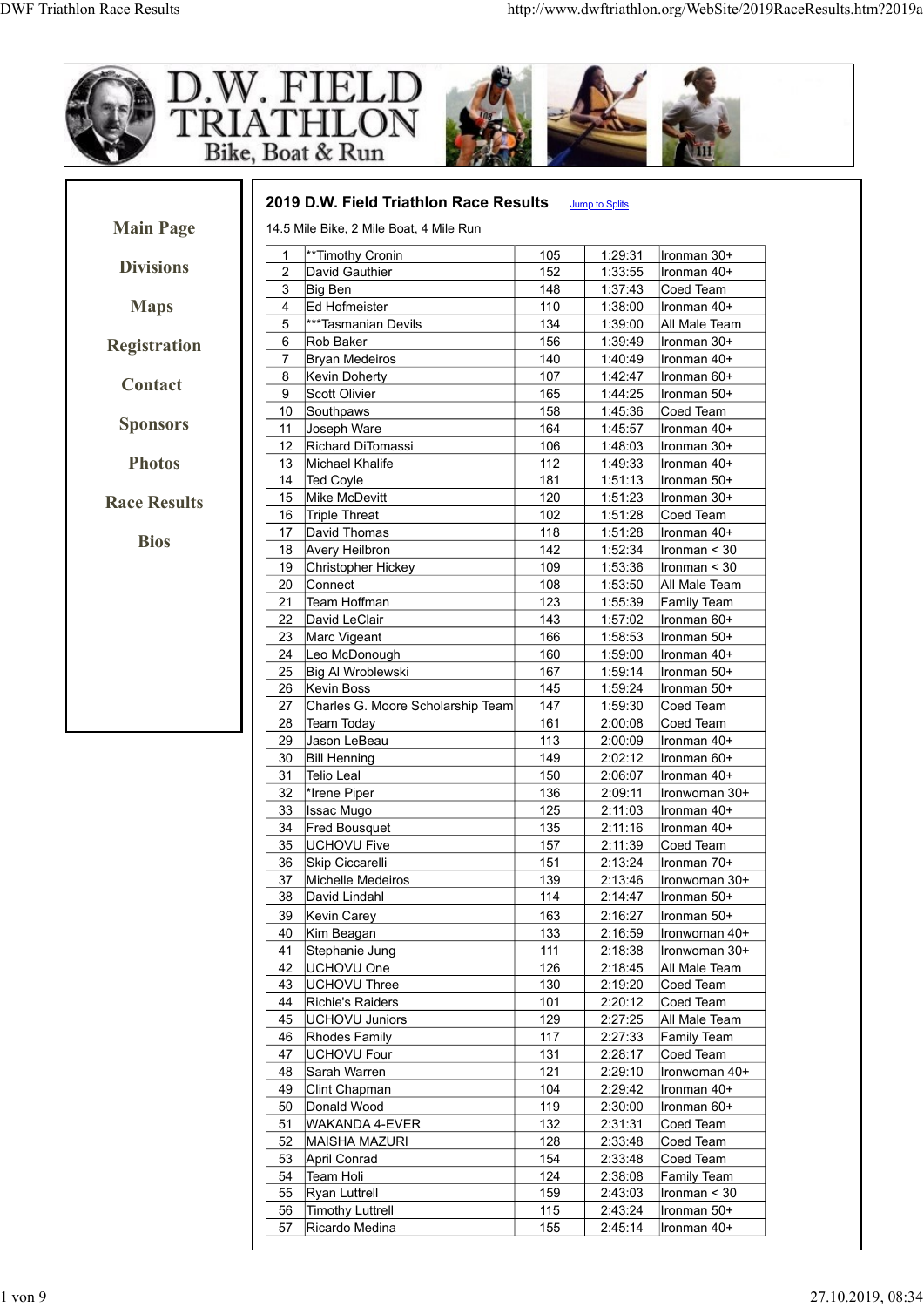|                                | UCHOVU Two                                         | 127        |                               |                                                |
|--------------------------------|----------------------------------------------------|------------|-------------------------------|------------------------------------------------|
| 58<br>59<br>60                 | <b>Bruce Murphy</b><br>Poyau Heat                  | 162<br>122 | 2:52:39<br>3:01:02<br>3:10:17 | Coed Team<br>Ironman 60+<br><b>Family Team</b> |
|                                | * Overall Female Winner<br>** Overall Male Winner  |            |                               |                                                |
|                                | *** Overall Team Winner<br>2019 DW Field Triathlon |            | <b>Winners by Division</b>    |                                                |
|                                | Plc Team Name                                      | Team#      | Finish                        | <b>Division Name</b>                           |
| $\mathbf{1}$                   | <b>Avery Heilbron</b>                              | 142        | 1:52:34                       | Ironman < 30                                   |
| 2<br>3                         | Christopher Hickey<br>Ryan Luttrell                | 109<br>159 | 1:53:36<br>2:43:03            | Ironman < 30<br>Ironman < 30                   |
| $\mathbf{1}$                   | **Timothy Cronin                                   | 105        | 1:29:31                       | Ironman 30+                                    |
| 2                              | Rob Baker                                          | 156        | 1:39:49                       | Ironman 30+                                    |
| 3<br>4                         | Richard DiTomassi<br>Mike McDevitt                 | 106<br>120 | 1:48:03<br>1:51:23            | Ironman 30+<br>Ironman 30+                     |
| 1                              | David Gauthier                                     | 152        | 1:33:55                       | Ironman 40+                                    |
| 2<br>3                         | Ed Hofmeister<br><b>Bryan Medeiros</b>             | 110<br>140 | 1:38:00<br>1:40:49            | Ironman 40+<br>Ironman 40+                     |
| 4                              | Joseph Ware                                        | 164        | 1:45:57                       | Ironman 40+                                    |
| 5<br>6                         | Michael Khalife<br>David Thomas                    | 112<br>118 | 1:49:33<br>1:51:28            | Ironman 40+<br>Ironman 40+                     |
| 7                              | Leo McDonough                                      | 160        | 1:59:00                       | Ironman 40+                                    |
| 8<br>9                         | Jason LeBeau<br>Telio Leal                         | 113<br>150 | 2:00:09<br>2:06:07            | ∣lronman 40+<br>Ironman 40+                    |
|                                | 10 Issac Mugo                                      | 125        | 2:11:03                       | Ironman 40+                                    |
| 11                             | <b>Fred Bousquet</b><br>12 Clint Chapman           | 135<br>104 | 2:11:16<br>2:29:42            | Ironman 40+<br>Ironman 40+                     |
| 13                             | Ricardo Medina                                     | 155        | 2:45:14                       | Ironman 40+                                    |
| $\mathbf{1}$                   | Scott Olivier                                      | 165        | 1:44:25                       | Ironman 50+                                    |
| $\overline{2}$<br>3            | Ted Coyle<br>Marc Vigeant                          | 181<br>166 | 1:51:13<br>1:58:53            | Ironman 50+<br>Ironman 50+                     |
| $\overline{4}$                 | Big Al Wroblewski                                  | 167        | 1:59:14                       | Ironman 50+                                    |
| 5<br>6                         | Kevin Boss<br>David Lindahl                        | 145<br>114 | 1:59:24<br>2:14:47            | Ironman 50+<br>Ironman 50+                     |
| $\overline{7}$                 | Kevin Carey                                        | 163        | 2:16:27                       | Ironman 50+                                    |
| 8                              | Timothy Luttrell                                   | 115        | 2:43:24                       | Ironman 50+                                    |
| $\mathbf{1}$<br>$\overline{2}$ | Kevin Doherty<br>David LeClair                     | 107<br>143 | 1:42:47<br>1:57:02            | Ironman 60+<br>Ironman 60+                     |
| 3                              | <b>Bill Henning</b>                                | 149        | 2:02:12                       | Ironman 60+                                    |
| 4<br>5                         | Donald Wood<br><b>Bruce Murphy</b>                 | 119<br>162 | 2:30:00<br>3:01:02            | Ironman 60+<br>Ironman 60+                     |
| $\mathbf{1}$<br>$\mathbf{1}$   | Skip Ciccarelli<br>*Irene Piper                    | 151<br>136 | 2:13:24<br>2:09:11            | Ironman 70+<br>Ironwoman 30+                   |
| $\overline{2}$                 | Michelle Medeiros                                  | 139        | 2:13:46                       | Ironwoman 30+                                  |
| 3<br>$\mathbf{1}$              | Stephanie Jung                                     | 111<br>133 | 2:18:38<br>2:16:59            | Ironwoman 30+<br>Ironwoman 40+                 |
| $\overline{2}$                 | Kim Beagan<br>Sarah Warren                         | 121        | 2:29:10                       | Ironwoman 40+                                  |
| $\mathbf{1}$                   | ***Tasmanian Devils                                | 134        | 1:39:00                       | All Male Team                                  |
| $\overline{2}$<br>3            | Connect<br>UCHOVU One                              | 108<br>126 | 1:53:50<br>2:18:45            | All Male Team<br>All Male Team                 |
| $\overline{4}$                 | UCHOVU Juniors                                     | 129        | 2:27:25                       | All Male Team                                  |
| $\mathbf{1}$<br>$\overline{2}$ | Big Ben<br>Southpaws                               | 148<br>158 | 1:37:43<br>1:45:36            | Coed Team<br>Coed Team                         |
| 3                              | Triple Threat                                      | 102        | 1:51:28                       | Coed Team                                      |
| $\overline{4}$                 | Charles G. Moore Scholarship Team                  | 147        | 1:59:30                       | Coed Team                                      |
| $5\phantom{.0}$<br>6           | Team Today<br>UCHOVU Five                          | 161<br>157 | 2:00:08<br>2:11:39            | Coed Team<br>Coed Team                         |
| $\overline{7}$                 | UCHOVU Three                                       | 130        | 2:19:20                       | Coed Team                                      |
| 8                              | Richie's Raiders                                   | 101        | 2:20:12                       | Coed Team                                      |
| 9<br>10                        | <b>UCHOVU Four</b><br>WAKANDA 4-EVER               | 131<br>132 | 2:28:17<br>2:31:31            | Coed Team<br>Coed Team                         |
| 11                             | MAISHA MAZURI                                      | 128        | 2:33:48                       | Coed Team                                      |
|                                | 12 April Conrad<br>13   UCHOVU Two                 | 154<br>127 | 2:33:48<br>2:52:39            | Coed Team<br>Coed Team                         |
| $\mathbf{1}$                   | Team Hoffman                                       | 123        | 1:55:39                       | Family Team                                    |
| 2                              | Rhodes Family                                      | 117        | 2:27:33                       | Family Team                                    |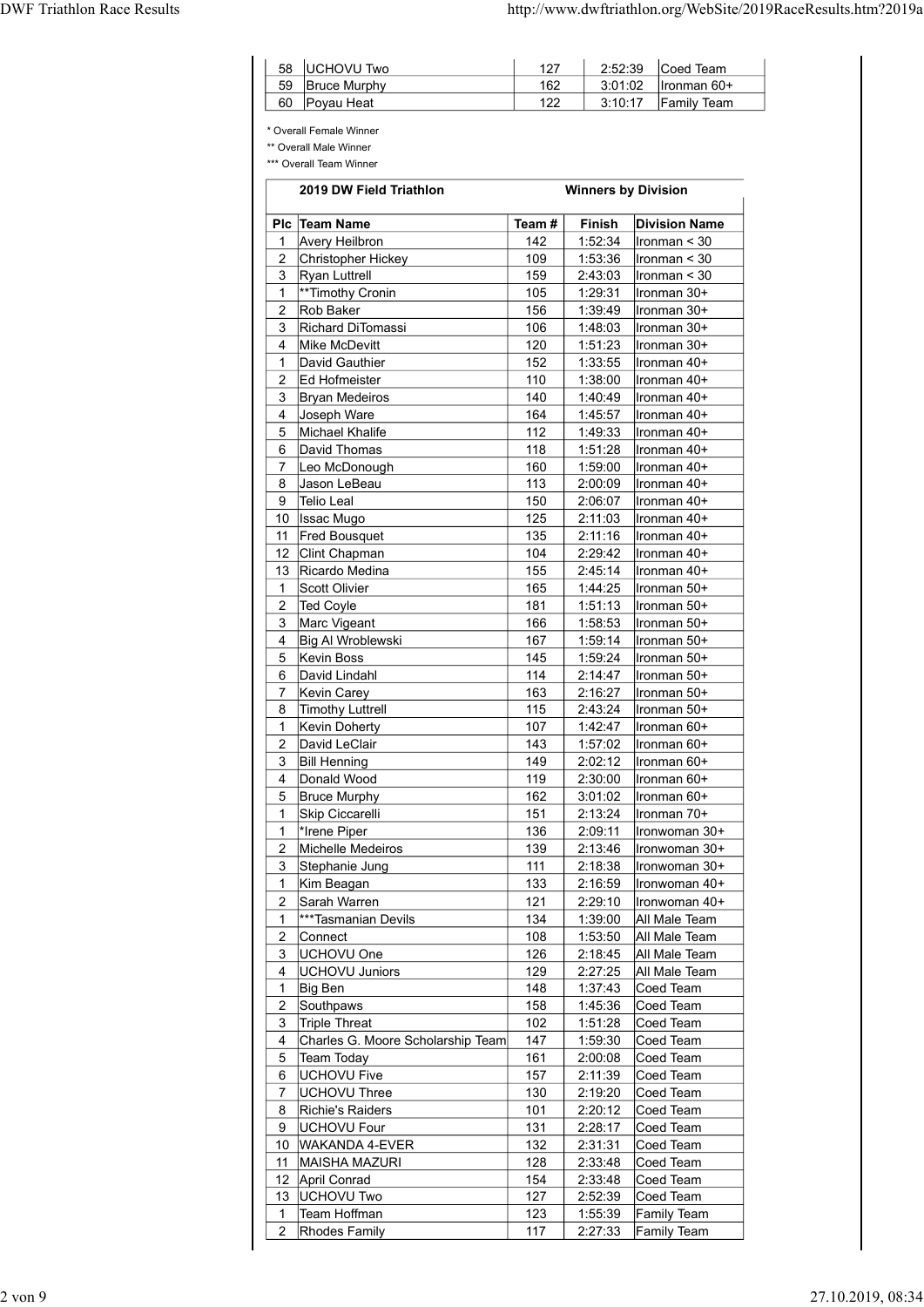|   | Team Holi  | 2:38:08 | <b>Family Team</b> |
|---|------------|---------|--------------------|
| 4 | Povau Heat | 3.10.17 | <b>Family Team</b> |

|                                                |               | 124                | 2:38:08<br><b>Family Team</b>                  |
|------------------------------------------------|---------------|--------------------|------------------------------------------------|
| Poyau Heat<br>4                                |               | 122                | 3:10:17<br><b>Family Team</b>                  |
| 2019 DW Field Triathlon                        |               |                    | <b>Overall Bike Split Results</b>              |
| <b>Team Name</b>                               | Team #<br>105 | 0:37:58            | <b>Bike Split Division Name</b><br>Ironman 30+ |
| <b>Timothy Cronin</b><br>David Gauthier        | 152           | 0:38:28            | Ironman 40+                                    |
| Southpaws                                      | 158           | 0:39:16            | Coed Team                                      |
| <b>Bryan Medeiros</b><br><b>Kevin Doherty</b>  | 140<br>107    | 0:40:00<br>0:40:44 | Ironman 40+<br>Ironman 60+                     |
| Big Ben                                        | 148           | 0:41:22            | Coed Team                                      |
| Ed Hofmeister<br>Rob Baker                     | 110<br>156    | 0:42:25<br>0:42:26 | Ironman 40+<br>Ironman 30+                     |
| <b>Triple Threat</b>                           | 102           | 0:43:04            | Coed Team                                      |
| Leo McDonough                                  | 160           | 0:43:04            | ∣Ironman 40+                                   |
| Richard DiTomassi<br><b>Tasmanian Devils</b>   | 106<br>134    | 0:43:39<br>0:44:06 | Ironman 30+<br>All Male Team                   |
| Michael Khalife                                | 112           | 0:44:11            | Ironman 40+                                    |
| Scott Olivier                                  | 165           | 0:44:32            | Ironman 50+                                    |
| David Thomas<br>Mike McDevitt                  | 118<br>120    | 0:44:33<br>0:44:45 | Ironman 40+<br>Ironman 30+                     |
| <b>Ted Coyle</b>                               | 181           | 0:44:55            | Ironman 50+                                    |
| Connect                                        | 108           | 0:45:59            | All Male Team                                  |
| Telio Leal                                     | 150<br>164    | 0:46:09<br>0:46:14 | Ironman 40+                                    |
| Joseph Ware<br>Team Hoffman                    | 123           | 0:46:23            | Ironman 40+<br>Family Team                     |
| Christopher Hickey                             | 109           | 0:47:39            | $ $ Ironman < 30                               |
| David LeClair<br><b>Bill Henning</b>           | 143<br>149    | 0:47:39<br>0:48:19 | Ironman 60+<br>Ironman 60+                     |
| Kevin Boss                                     | 145           | 0:48:25            | Ironman 50+                                    |
| <b>Avery Heilbron</b>                          | 142           | 0:48:26            | $ $ Ironman < 30                               |
| Stephanie Jung                                 | 111           | 0:48:53            | Ironwoman 30+                                  |
| <b>Kevin Carey</b><br><b>Big AI Wroblewski</b> | 163<br>167    | 0:49:31<br>0:49:59 | Ironman 50+<br>Ironman 50+                     |
| Jason LeBeau                                   | 113           | 0:50:03            | Ironman 40+                                    |
| Donald Wood                                    | 119           | 0:50:31            | Ironman 60+                                    |
| <b>UCHOVU Three</b><br><b>UCHOVU Juniors</b>   | 130<br>129    | 0:51:01<br>0:51:02 | Coed Team<br>All Male Team                     |
| David Lindahl                                  | 114           | 0:51:08            | Ironman 50+                                    |
| <b>Issac Mugo</b>                              | 125           | 0:51:44            | Ironman 40+                                    |
| <b>WAKANDA 4-EVER</b><br>Marc Vigeant          | 132<br>166    | 0:53:15<br>0:54:32 | Coed Team<br>Ironman 50+                       |
| <b>Richie's Raiders</b>                        | 101           | 0:55:03            | Coed Team                                      |
| <b>Team Today</b>                              | 161           | 0:55:06            | Coed Team                                      |
| Irene Piper<br><b>Timothy Luttrell</b>         | 136<br>115    | 0:55:13<br>0:55:19 | Ironwoman 30+<br>Ironman 50+                   |
| UCHOVU One                                     | 126           | 0:55:57            | All Male Team                                  |
| <b>UCHOVU Five</b>                             | 157           | 0:56:04            | Coed Team                                      |
| Kim Beagan                                     | 133           | 0:56:13            | Ironwoman 40+                                  |
| Skip Ciccarelli<br><b>Ryan Luttrell</b>        | 151<br>159    | 0:56:32<br>0:57:55 | Ironman 70+<br>Ironman < 30                    |
| Michelle Medeiros                              | 139           | 0:58:46            | Ironwoman 30+                                  |
| Charles G. Moore Scholarship Team              | 147           | 1:00:02            | Coed Team                                      |
| <b>MAISHA MAZURI</b><br><b>Fred Bousquet</b>   | 128<br>135    | 1:00:09<br>1:00:33 | Coed Team<br>Ironman 40+                       |
| Sarah Warren                                   | 121           | 1:03:23            | Ironwoman 40+                                  |
| Clint Chapman                                  | 104           | 1:05:42            | Ironman 40+                                    |
| <b>UCHOVU Two</b><br><b>UCHOVU Four</b>        | 127<br>131    | 1:08:52<br>1:11:03 | Coed Team<br>Coed Team                         |
| <b>Rhodes Family</b>                           | 117           | 1:11:19            | Family Team                                    |
| <b>April Conrad</b>                            | 154           | 1:12:24            | Coed Team                                      |
| Ricardo Medina                                 | 155           | 1:13:02            | Ironman 40+                                    |
| Team Holi<br><b>Bruce Murphy</b>               | 124<br>162    | 1:17:59<br>1:19:20 | Family Team<br>Ironman 60+                     |
| Poyau Heat                                     | 122           | 1:52:10            | Family Team                                    |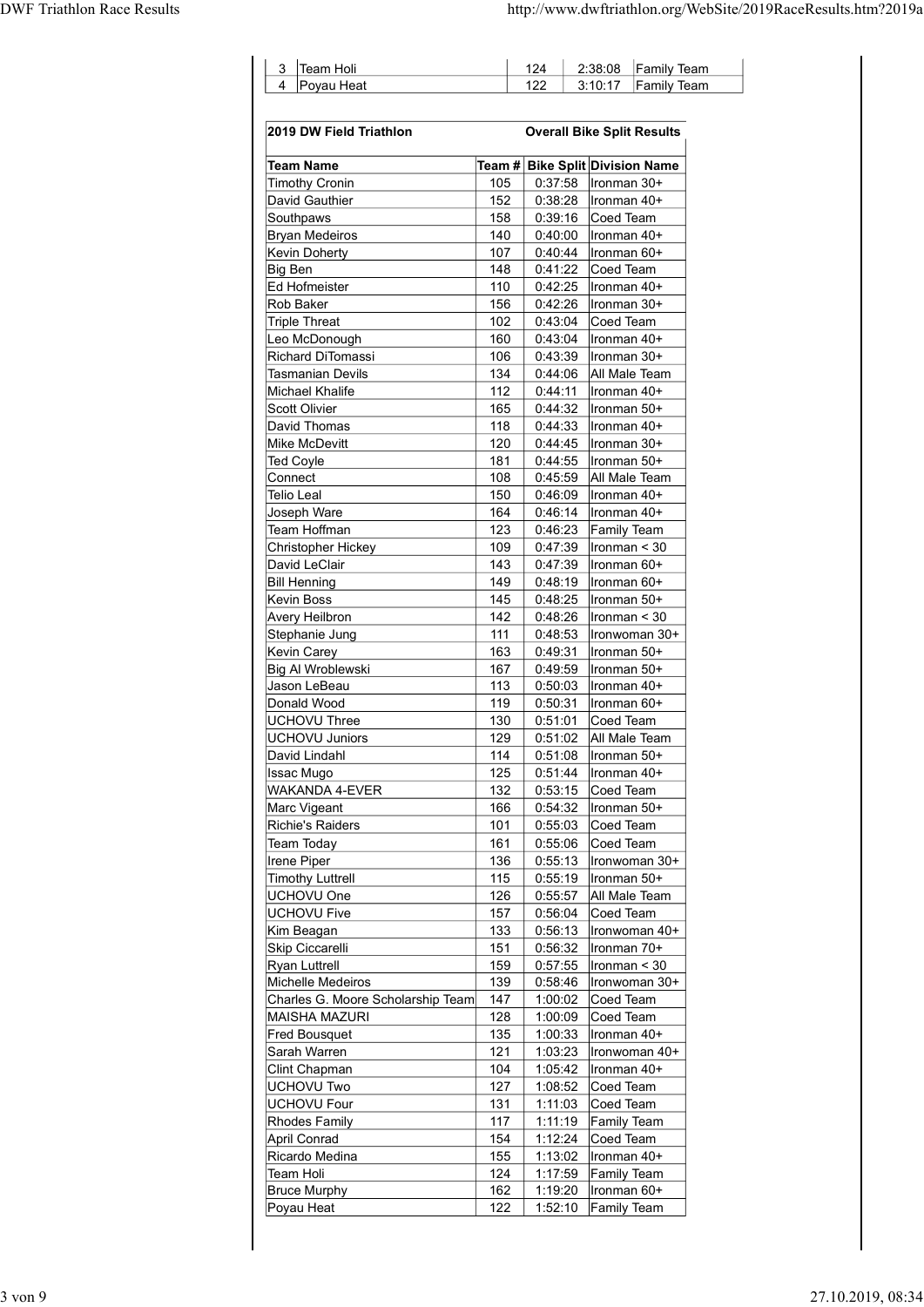|                                                      |            |                    | http://www.dwftriathlon.org/WebSite/2019RaceResults.htm?2019a |
|------------------------------------------------------|------------|--------------------|---------------------------------------------------------------|
|                                                      |            |                    |                                                               |
| 2019 DW Field Triathlon                              |            |                    | <b>Overall Boat Split Results</b>                             |
| <b>Team Name</b>                                     | Team#      |                    | <b>Boat Split Division Name</b>                               |
| Tasmanian Devils                                     | 134        | 0:24:21            | All Male Team                                                 |
| David Thomas<br>Ed Hofmeister                        | 118<br>110 | 0:25:27<br>0:26:55 | Ironman 40+<br>Ironman 40+                                    |
| <b>Kevin Boss</b>                                    | 145        | 0:27:21            | Ironman 50+                                                   |
| David Gauthier<br>Rob Baker                          | 152<br>156 | 0:27:40            | Ironman 40+                                                   |
| Scott Olivier                                        | 165        | 0:27:57<br>0:28:01 | Ironman 30+<br>Ironman 50+                                    |
| <b>Timothy Cronin</b>                                | 105        | 0:28:28            | Ironman 30+                                                   |
| <b>Big Ben</b>                                       | 148        | 0:28:40            | Coed Team                                                     |
| Skip Ciccarelli<br>Charles G. Moore Scholarship Team | 151<br>147 | 0:29:41<br>0:30:06 | Ironman 70+<br>Coed Team                                      |
| <b>Bryan Medeiros</b>                                | 140        | 0:30:20            | Ironman 40+                                                   |
| Mike McDevitt<br><b>Kevin Doherty</b>                | 120<br>107 | 0:30:21<br>0:30:39 | Ironman 30+<br>Ironman 60+                                    |
| Big Al Wroblewski                                    | 167        | 0:30:50            | Ironman 50+                                                   |
| Southpaws<br>Connect                                 | 158<br>108 | 0:31:20<br>0:31:26 | Coed Team<br>All Male Team                                    |
| Team Hoffman                                         | 123        | 0:31:34            | Family Team                                                   |
| Avery Heilbron                                       | 142        | 0:31:55            | Ironman < 30                                                  |
| Michael Khalife<br>UCHOVU One                        | 112<br>126 | 0:32:02<br>0:32:23 | Ironman 40+<br>All Male Team                                  |
| <b>Triple Threat</b>                                 | 102        | 0:32:40            | Coed Team                                                     |
| Joseph Ware<br>Team Holi                             | 164<br>124 | 0:32:45<br>0:32:52 | Ironman 40+<br>Family Team                                    |
| Marc Vigeant                                         | 166        | 0:32:57            | Ironman 50+                                                   |
| David LeClair                                        | 143        | 0:33:05            | Ironman 60+                                                   |
| Richard DiTomassi<br><b>Rhodes Family</b>            | 106<br>117 | 0:33:06<br>0:33:31 | Ironman 30+<br>Family Team                                    |
| <b>Christopher Hickey</b>                            | 109        | 0:33:38            | Ironman < 30                                                  |
| Irene Piper                                          | 136<br>150 | 0:34:20            | Ironwoman 30+                                                 |
| <b>Telio Leal</b><br>Leo McDonough                   | 160        | 0:34:26<br>0:34:31 | Ironman 40+<br>Ironman 40+                                    |
| <b>Fred Bousquet</b>                                 | 135        | 0:35:28            | Ironman 40+                                                   |
| WAKANDA 4-EVER<br><b>UCHOVU Three</b>                | 132<br>130 | 0:35:35<br>0:35:54 | Coed Team<br>Coed Team                                        |
| Jason LeBeau                                         | 113        | 0:36:03            | Ironman 40+                                                   |
| <b>Bill Henning</b>                                  | 149        | 0:36:03            | Ironman 60+                                                   |
| <b>UCHOVU Five</b><br><b>Team Today</b>              | 157<br>161 | 0:36:07<br>0:36:26 | Coed Team<br>Coed Team                                        |
| <b>UCHOVU Two</b>                                    | 127        | 0:36:32            | Coed Team                                                     |
| <b>UCHOVU Four</b>                                   | 131        | 0:36:48            | Coed Team                                                     |
| <b>April Conrad</b><br>Sarah Warren                  | 154<br>121 | 0:37:26<br>0:37:27 | Coed Team<br>Ironwoman 40+                                    |
| Stephanie Jung                                       | 111        | 0:37:30            | Ironwoman 30+                                                 |
| Clint Chapman<br><b>Ted Coyle</b>                    | 104<br>181 | 0:37:38<br>0:38:22 | Ironman 40+<br>Ironman 50+                                    |
| Michelle Medeiros                                    | 139        | 0:38:26            | Ironwoman 30+                                                 |
| <b>Kevin Carey</b>                                   | 163        | 0:38:57            | Ironman 50+                                                   |
| <b>Issac Mugo</b><br>Kim Beagan                      | 125<br>133 | 0:40:04<br>0:41:11 | Ironman 40+<br>Ironwoman 40+                                  |
| <b>Richie's Raiders</b>                              | 101        | 0:41:20            | Coed Team                                                     |
| Poyau Heat<br>David Lindahl                          | 122<br>114 | 0:41:37<br>0:42:22 | Family Team<br>Ironman 50+                                    |
| Ricardo Medina                                       | 155        | 0:42:59            | Ironman 40+                                                   |
| <b>UCHOVU Juniors</b>                                | 129        | 0:43:55            | All Male Team                                                 |
| Donald Wood<br><b>MAISHA MAZURI</b>                  | 119<br>128 | 0:44:02<br>0:44:19 | Ironman 60+<br>Coed Team                                      |
| <b>Ryan Luttrell</b>                                 | 159        | 0:44:49            | Ironman < 30                                                  |
| <b>Timothy Luttrell</b>                              | 115        | 0:45:50            | Ironman 50+                                                   |
| <b>Bruce Murphy</b>                                  | 162        | 0:54:55            | Ironman 60+                                                   |
|                                                      |            |                    |                                                               |
| 2019 DW Field Triathlon                              |            |                    | <b>Overall Run Split Results</b>                              |
| <b>Team Name</b>                                     | Team # $ $ |                    | Run Split Division Name                                       |
|                                                      |            |                    |                                                               |
|                                                      |            |                    |                                                               |

| 2019 DW Field Triathlon |  | <b>Overall Run Split Results</b>   |
|-------------------------|--|------------------------------------|
| <b>Team Name</b>        |  | Team #   Run Split   Division Name |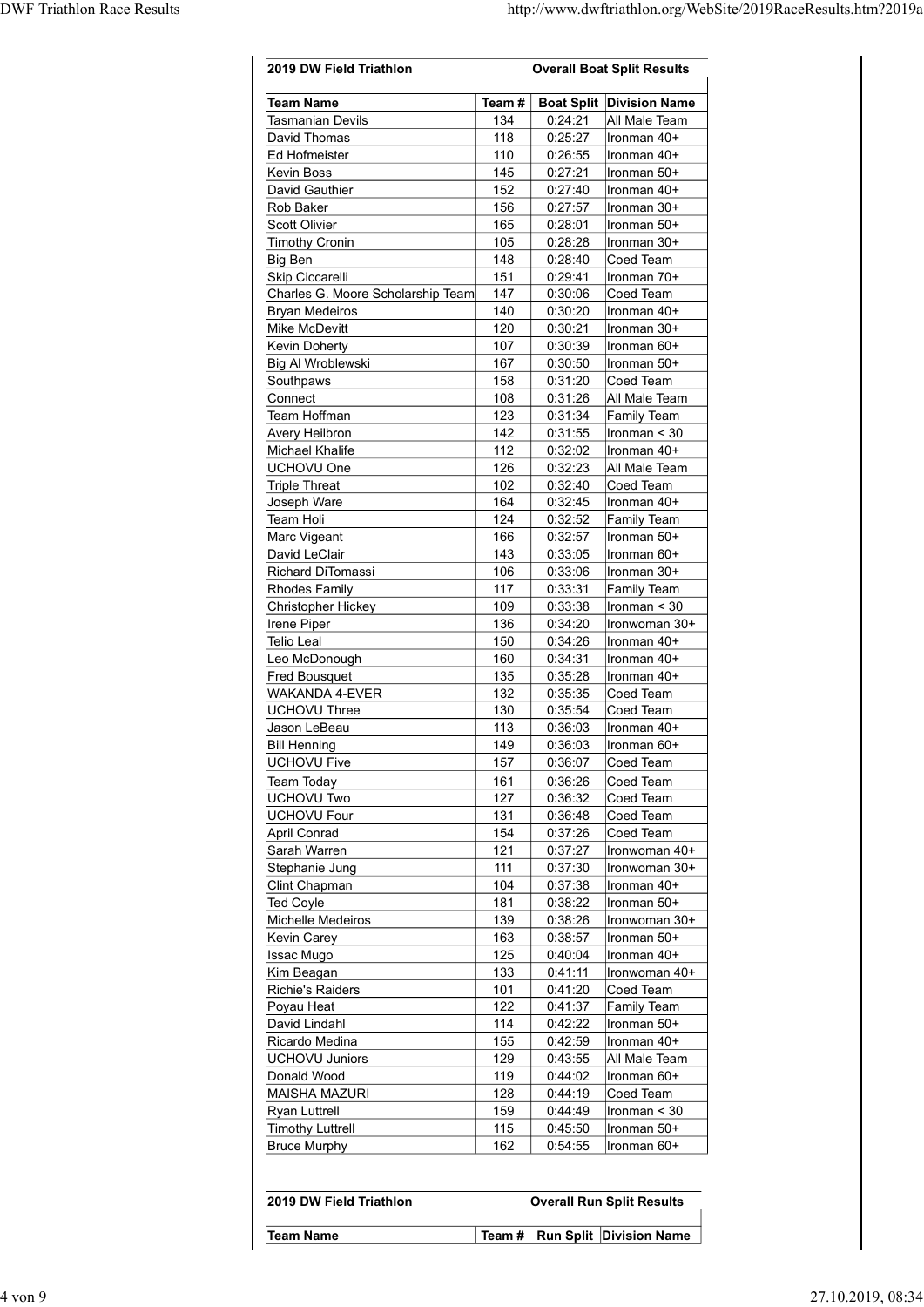|                                        |                   |                    | http://www.dwftriathlon.org/WebSite/2019RaceResults.htm?2019a |
|----------------------------------------|-------------------|--------------------|---------------------------------------------------------------|
|                                        |                   |                    |                                                               |
| Timothy Cronin                         | 105               | 0:23:05            | Ironman 30+                                                   |
| Joseph Ware                            | 164               | 0:26:58            | Ironman 40+                                                   |
| Big Ben                                | 148               | 0:27:41            | Coed Team                                                     |
| David Gauthier<br><b>Ted Coyle</b>     | 152<br>181        | 0:27:47<br>0:27:56 | Ironman 40+<br>Ironman 50+                                    |
| <b>Team Today</b>                      | 161               | 0:28:36            | Coed Team                                                     |
| <b>Ed Hofmeister</b>                   | 110               | 0:28:40            | Ironman 40+                                                   |
| Charles G. Moore Scholarship Team      | 147               | 0:29:22            | Coed Team                                                     |
| Rob Baker<br>Bryan Medeiros            | 156<br>140        | 0:29:26<br>0:30:29 | Ironman 30+<br>Ironman 40+                                    |
| <b>Tasmanian Devils</b>                | 134               | 0:30:33            | All Male Team                                                 |
| <b>Richard DiTomassi</b>               | 106               | 0:31:18            | Ironman 30+                                                   |
| <b>Kevin Doherty</b><br>Marc Vigeant   | 107<br>166        | 0:31:24<br>0:31:24 | Ironman 60+<br>Ironman 50+                                    |
| Scott Olivier                          | 165               | 0:31:52            | Ironman 50+                                                   |
| Avery Heilbron                         | 142               | 0:32:13            | Ironman < 30                                                  |
| Christopher Hickey                     | 109               | 0:32:19            | Ironman < 30                                                  |
| Michael Khalife<br>Jason LeBeau        | 112<br><u>113</u> | 0:33:20<br>0:34:03 | Ironman 40+<br>Ironman 40+                                    |
| Southpaws                              | 158               | 0:35:00            | Coed Team                                                     |
| <b>Fred Bousquet</b>                   | 135               | 0:35:15            | Ironman 40+                                                   |
| <b>Triple Threat</b><br>Mike McDevitt  | 102<br>120        | 0:35:44<br>0:36:17 | Coed Team<br>Ironman 30+                                      |
| David LeClair                          | 143               | 0:36:18            | Ironman 60+                                                   |
| Connect                                | 108               | 0:36:25            | All Male Team                                                 |
| Poyau Heat<br>Michelle Medeiros        | 122<br>139        | 0:36:30<br>0:36:34 | <b>Family Team</b><br>Ironwoman 30+                           |
| Team Hoffman                           | 123               | 0:37:42            | <b>Family Team</b>                                            |
| <b>Bill Henning</b>                    | 149               | 0:37:50            | Ironman 60+                                                   |
| Big Al Wroblewski                      | 167               | 0:38:25            | Ironman 50+                                                   |
| <b>Issac Mugo</b><br>UCHOVU Five       | 125<br>157        | 0:39:15<br>0:39:28 | Ironman 40+<br>Coed Team                                      |
| Kim Beagan                             | 133               | 0:39:35            | Ironwoman 40+                                                 |
| <b>Irene Piper</b>                     | 136               | 0:39:38            | Ironwoman 30+                                                 |
| UCHOVU Four<br>David Lindahl           | 131<br>114        | 0:40:26<br>0:41:17 | Coed Team<br>Ironman 50+                                      |
| Leo McDonough                          | 160               | 0:41:25            | Ironman 40+                                                   |
| David Thomas                           | 118               | 0:41:28            | Ironman 40+                                                   |
| <b>Rhodes Family</b>                   | 117               | 0:42:43            | <b>Family Team</b>                                            |
| Kevin Boss<br>Richie's Raiders         | 145<br>101        | 0:43:38<br>0:43:49 | Ironman 50+<br>Coed Team                                      |
| April Conrad                           | 154               | 0:43:58            | Coed Team                                                     |
| <b>Telio Leal</b>                      | 150               | 0:45:32            | Ironman 40+                                                   |
| Clint Chapman                          | 104<br>162        | 0:46:22<br>0:46:47 | Ironman 40+                                                   |
| <b>Bruce Murphy</b><br>Skip Ciccarelli | 151               | 0:47:11            | Ironman 60+<br>Ironman 70+                                    |
| Team Holi                              | 124               | 0:47:17            | <b>Family Team</b>                                            |
| Kevin Carey                            | 163               | 0:47:59            | Ironman 50+                                                   |
| Sarah Warren<br>Ricardo Medina         | 121<br>155        | 0:48:20<br>0:49:13 | Ironwoman 40+<br>Ironman 40+                                  |
| MAISHA MAZURI                          | 128               | 0:49:20            | Coed Team                                                     |
| UCHOVU One                             | 126               | 0:50:25            | All Male Team                                                 |
| Stephanie Jung<br><b>UCHOVU Three</b>  | 111<br>130        | 0:52:15<br>0:52:25 | Ironwoman 30+<br>Coed Team                                    |
| UCHOVU Juniors                         | 129               | 0:52:28            | All Male Team                                                 |
| Donald Wood                            | 119               | 0:55:27            | Ironman 60+                                                   |
|                                        | 159               | 1:00:19            | Ironman $<$ 30                                                |
| Ryan Luttrell                          | 115               | 1:02:15            |                                                               |
| Timothy Luttrell<br>WAKANDA 4-EVER     | 132               | 1:02:41            | Ironman 50+<br>Coed Team                                      |